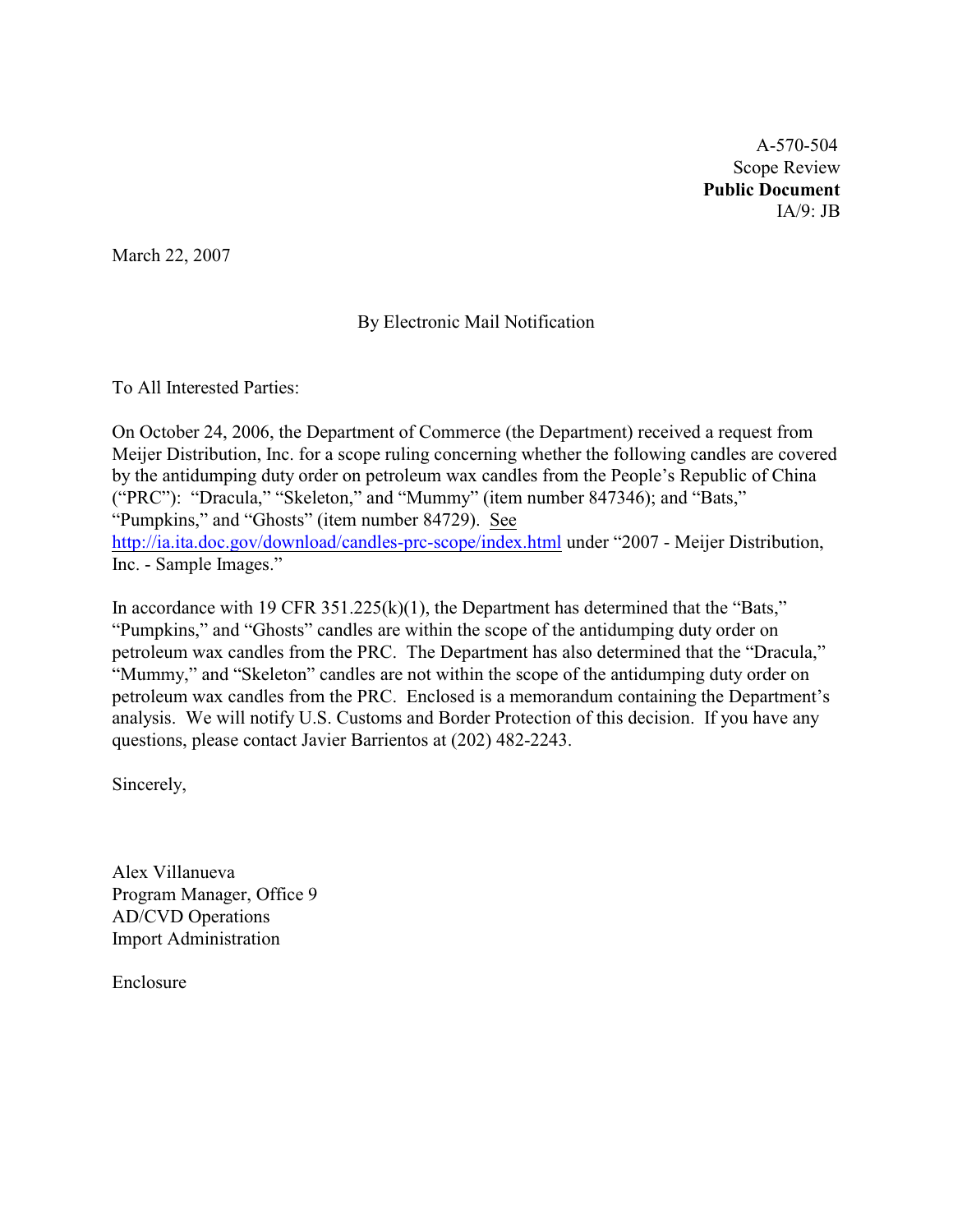A-570-504 Scope Review **Public Document** IA/9: JB

March 22, 2007

| <b>MEMORANDUM FOR:</b> | Stephen J. Claeys<br><b>Deputy Assistant Secretary</b><br>for Import Administration                                                                  |
|------------------------|------------------------------------------------------------------------------------------------------------------------------------------------------|
| FROM:                  | James C. Doyle<br>Director, Office 9<br><b>AD/CVD</b> Operations<br><b>Import Administration</b>                                                     |
| <b>SUBJECT:</b>        | Final Scope Ruling: Antidumping Duty Order on Petroleum Wax<br>Candles From the People's Republic of China (A-570-504);<br>Meijer Distribution, Inc. |
|                        |                                                                                                                                                      |

#### **Summary**

On October 24, 2006, the Department of Commerce ("the Department") received a request from Meijer Distribution, Inc. ("Meijer") for a scope ruling concerning whether the following candles are covered by the antidumping duty order on petroleum wax candles from the People's Republic of China ("PRC"): "Dracula," "Skeleton," and "Mummy" (item number 847346); and "Bats," "Pumpkins," and "Ghosts" (item number 84729). See Antidumping Duty Order: Petroleum Wax Candles from the People's Republic of China, 51 FR 30686 (August 28, 1986) ("Order"). In accordance with 19 CFR 351.225(k)(1), the Department finds that Meijer's "Bats," "Pumpkins," and "Ghosts" candles are within the scope of the order. $<sup>1</sup>$  Additionally, we find that</sup> Meijer's "Dracula," "Mummy," and "Skeleton" candles are outside the scope of the order.

#### **Background**

On October 24, 2006, the Department received a letter from Meijer requesting a scope ruling on the candles mentioned above. The National Candle Association ("the NCA"), the petitioners did not submit comments on Meijer's scope ruling request.

 $1$  The Department has developed an internet web site that allows interested parties to access prior scope determinations regarding the Order. This web site lists all scope determinations from 1991 to the present. It can be accessed at [http://ia.ita.doc.gov/download/candles-prc-scope/index,](http://ia.ita.doc.gov/download/candles-prc-scope/,) and will be updated periodically to include newly issued scope determinations.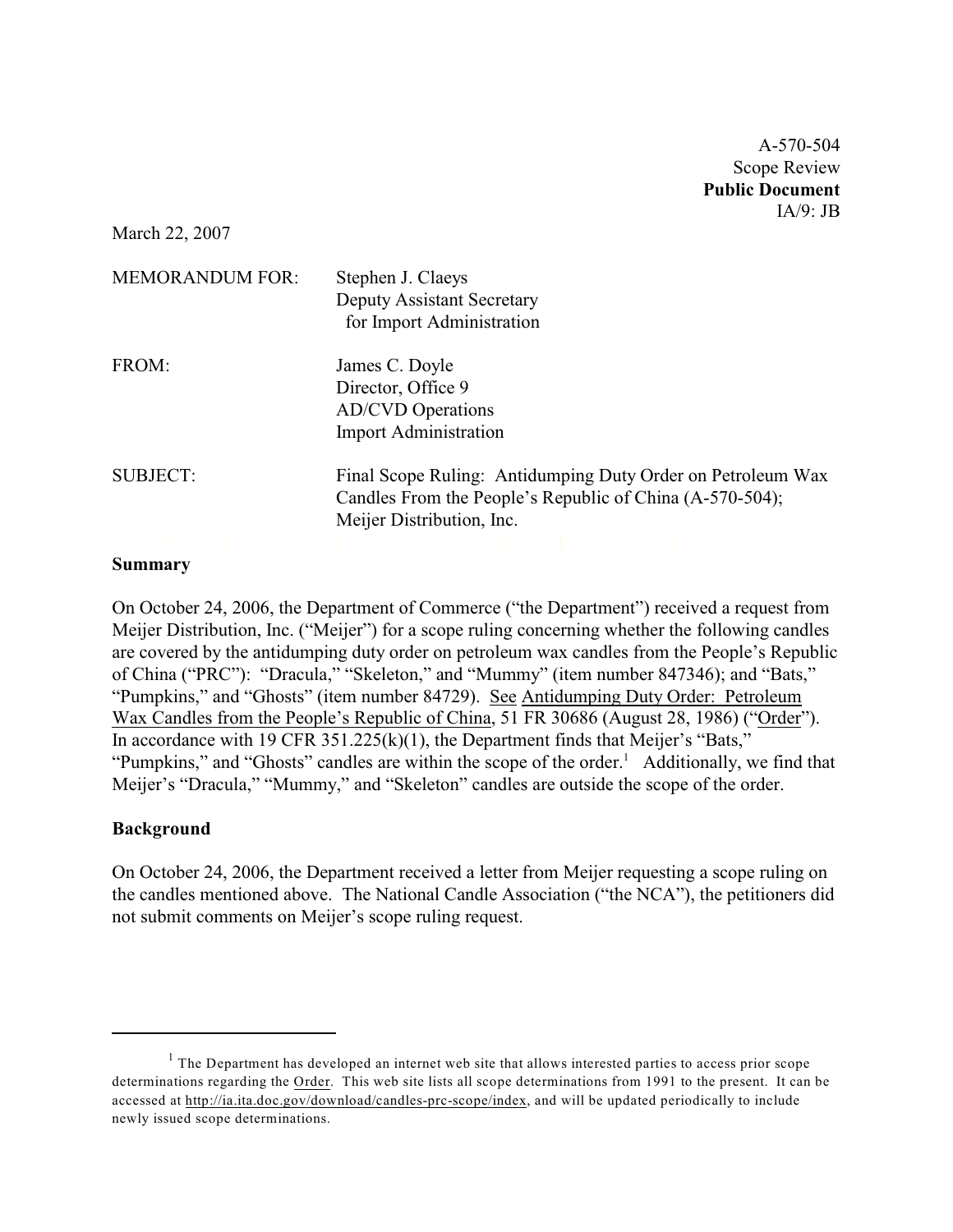## **Meijer's Scope Request**

### **a. Product Descriptions**

## **"Dracula," "Skeleton," and "Mummy" (item number 847346)**

Set 1 consists of "Dracula," "Skeleton", and "Mummy" candles which are all 12 inches in length and about 1 1/2 inches wide. These candles display colors generally associated with these characters and contain additional features (for "Dracula" and "Skeleton") such as a head, arms and legs. The "Mummy" candle displays what appears to be a totally wrapped figure. Additional features (for the "Dracula" and "Skeleton") such as eyes, a mouth, and other decorative features (cape for Dracula) are also displayed.

## **"Bats," "Pumpkins," and "Ghosts" (item number 84729)**

Set 2 consists of "Pumpkins" "Ghosts" and "Bats" (a pair of each for a total of six) candles, which are shaped in the form of conical rounded forms and are about 2 inches tall and 1 1/2 inches in diameter. These candles all have a little silver colored metal cup base measuring 3/4 of an inch high The candles are colored orange, white, and black, respectively. Additional features such as eyes and mouths are also displayed.

Meijer provided samples and pictures of its candles.

### **b. Scope Request**

Meijer argues that the candles covered by this scope request are: (1) specially designed for use only in connection with Halloween; and (2) easily identifiable as Halloween figures, i.e., Dracula, a skeleton, a mummy, a bat, a pumpkin, and a ghost, based on their form and Halloween colors (orange, black, and white). In addition, Meijer states that its candles are generally not purchased or used at any other time of the year - they are only sold from September through October.

Meijer argues that the Department has previously determined that Halloween figurine candles (stacked Jack-O-Lantern pumpkins, a witch, and a ghost/pumpkin combination) were outside the scope of the investigation. See Memorandum from Barbara Tillman to Joseph A. Spetrini Regarding Final Scope Ruling - Antidumping Duty Order on Petroleum Wax Candles from the People's Republic of China (A-570-504); Meijer, Inc. (October 14, 1999) ("Meijer 1999 Scope Ruling").

# **Legal Framework**

The regulations governing the Department's antidumping scope determinations are found at 19 CFR 351.225. On matters concerning the scope of an antidumping duty order, the Department first examines the descriptions of the merchandise contained in the petition, the initial investigation, and the determinations of the Secretary (including prior scope determinations) and the U.S. International Trade Commission. This determination may take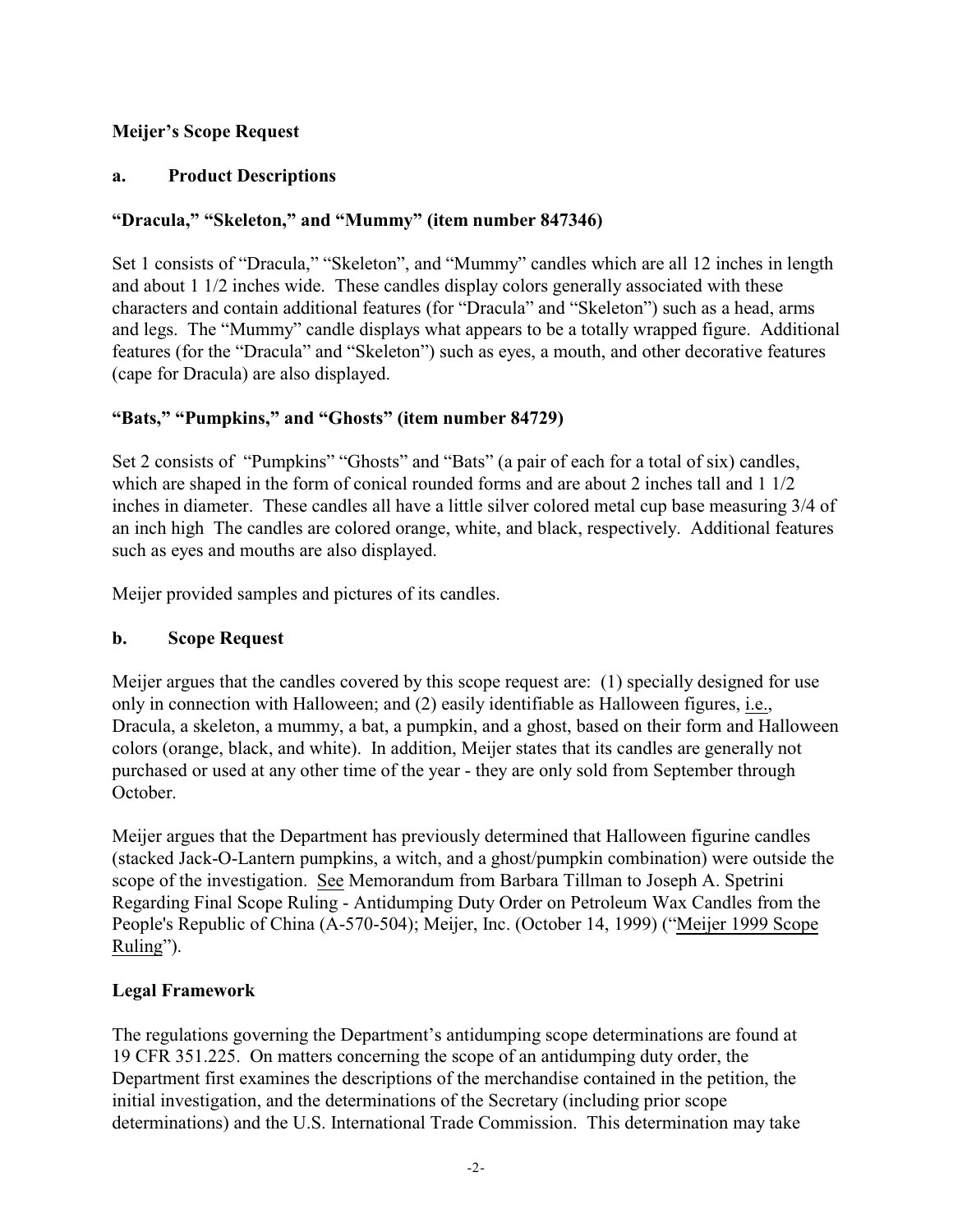place with or without a formal inquiry. If the Department determines that these descriptions are dispositive of the matter, the Department will issue a final scope ruling as to whether or not the subject merchandise is covered by the order. See 19 CFR 351.225(k)(1).

Conversely, where the descriptions of the merchandise are not dispositive, the Department will consider the five additional factors set forth at 19 CFR 351.225(k)(2). These criteria are: (1) the physical characteristics of the merchandise; (2) the expectations of the ultimate purchasers; (3) the ultimate use of the product; (4) the channels of trade in which the product is sold; and (5) the manner in which the product is advertised and displayed. The determination as to which analytical framework is most appropriate in any given scope inquiry is made on a case-by-case basis after consideration of all evidence before the Department.

In the instant case, the Department has evaluated Meijer's request in accordance with 19 CFR  $351.225(k)(1)$  and finds the descriptions of the products contained in the petition, the initial investigation, and the determinations of the Secretary (including prior scope determinations) and the ITC are dispositive with respect to Meijer's candles. Therefore, for these candles, the Department finds it unnecessary to consider the additional factors set forth at 19 CFR  $351.225(k)(2)$ .

Documents and parts thereof from the underlying investigation that the Department deemed relevant to this scope ruling were made part of the record of this determination and are referenced herein. Documents that neither the Department nor the parties placed on the record do not constitute part of the administrative record for this scope determination.

In its petition of September 4, 1985, the NCA requested that the investigation cover:

[c]andles [which] are made from petroleum wax and contain fiber or paper-cored wicks. They are sold in the following shapes: tapers, spirals, and straight-sided dinner candles; rounds, columns, pillars; votives; and various wax-filled containers. These candles may be scented or unscented ... and are generally used by retail consumers in the home or yard for decorative or lighting purposes.

See Antidumping Petition (September 4, 1985) at 7.

The Department defined the scope of the investigation in its notice of initiation. This scope language carried forward without change through the preliminary and final determinations of sales at less than fair value and the eventual antidumping duty order:

{c}ertain scented or unscented petroleum wax candles made from petroleum wax and having fiber or paper-cored wicks. They are sold in the following shapes: tapers, spirals, and straight-sided dinner candles; rounds, columns, pillars, votives; and various wax-filled containers.

See Petroleum Wax Candles from the People's Republic of China: Initiation of Antidumping Duty Investigation, 50 FR 39743 (September 30, 1985); Petroleum Wax Candles from the People's Republic of China: Preliminary Determination of Sales at Less Than Fair Value, 51 FR 6016 (February 19, 1986); Petroleum Wax Candles from the People's Republic of China: Final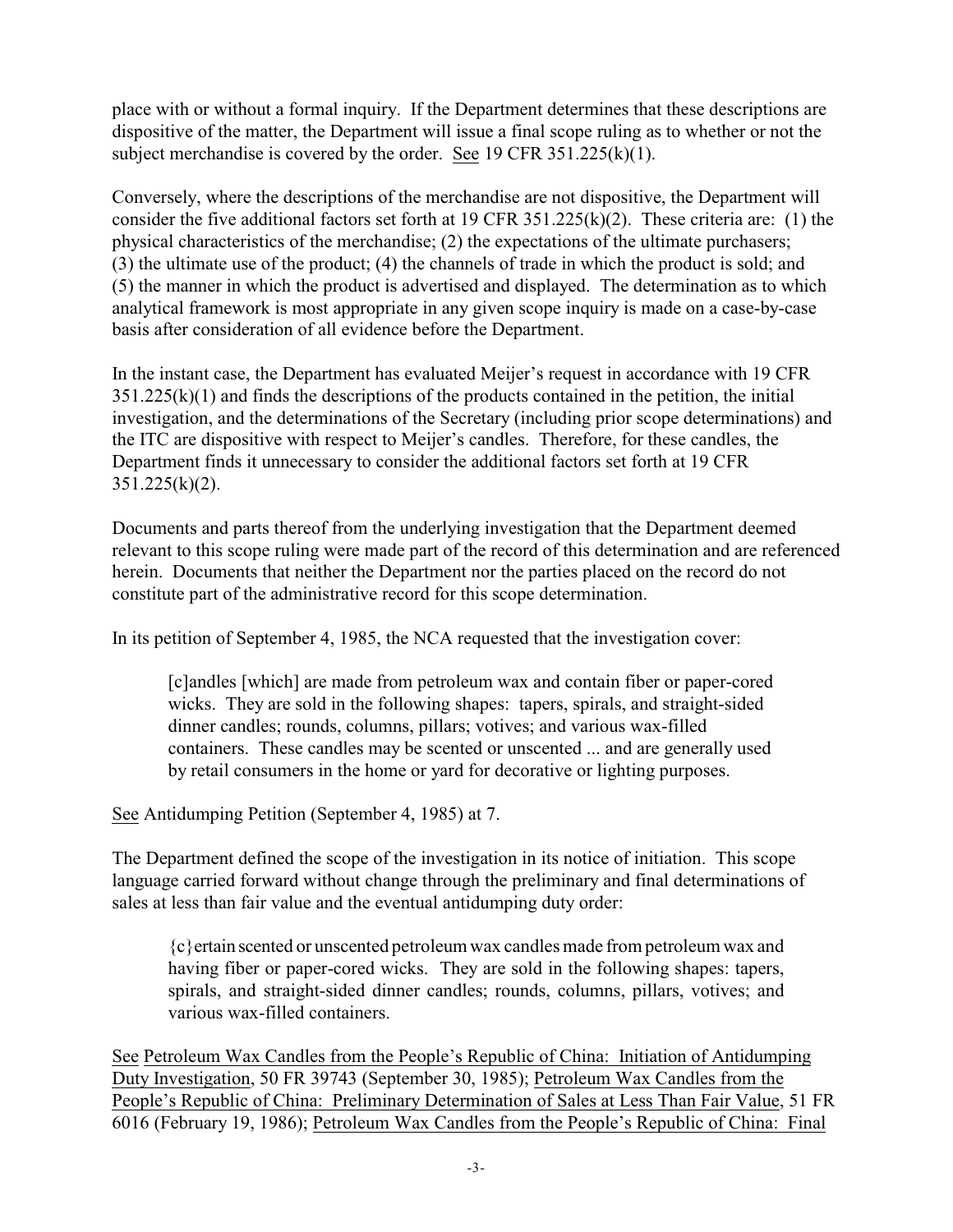Determination of Sales at Less Than Fair Value, 51 FR 25085 (July 10, 1986) ("Final Determination"); and the "Order."

The ITC adopted a similar definition of the "like product" subject to its determinations, noting the investigations did not include "birthday, birthday numeral and figurine type candles." See Candles from the People's Republic of China: Determination of the Commission in Investigation No. 731-TA-282 (Final), Publication 1888 (August 1986) ("ITC Determination"), at 4, note 5, and A-2.

Also of relevance to the present scope inquiry are the Department's instructions to the U.S. Customs Service (now renamed U.S. Customs and Border Protection ("CBP")) (see Letter from the Director, Office of Compliance, to Burditt, Bowles & Radzius, Ltd., July 13, 1987) ("CBP Notice") issued in connection with a July 1987 scope determination concerning an exception from the Order for novelty candles, which states:

The Department of Commerce has determined that certain novelty candles, such as Christmas novelty candles, are not within the scope of the antidumping duty order on petroleum-wax candles from the People's Republic of China (PRC). Christmas novelty candles are candles specially designed for use only in connection with the Christmas holiday season. This use is clearly indicated by Christmas scenes and symbols depicted in the candle design. Other novelty candles not within the scope of the order include candles having scenes or symbols of other occasions (e.g., religious holidays or special events) depicted in their designs, figurine candles, and candles shaped in the form of identifiable objects (e.g., animals or numerals).

See CBP Notice (emphasis added).

In November 2001, the Department changed its practice on the issue of candle shapes. See Final Scope Ruling, J.C. Penney Purchasing Corp, (November 9, 2001) ("JC Penny Ruling"). In this ruling, the Department reviewed the text of the scope of the Order, beginning with the text of the first sentence of the scope which covers " ${c}$ } ertain scented or unscented petroleum wax candles made from petroleum wax and having fiber or paper-cored wicks." See Order. The text following this broad inclusive sentence provides a list of shapes; this list is not modified by any express words of exclusivity. The result of our prior practice of not including within the scope of the Order candles of a shape other than those specifically listed in the Order was inconsistent with the fact that the candles were "scented or unscented petroleum wax candles made from petroleum wax and having fiber or paper-cored wicks."<sup>2</sup> In the JC Penney Ruling, the Department determined to revise this practice because it had the effect of narrowing the broad coverage of the first sentence of the Order's scope. The list of shapes in the second sentence of the Order's scope does not provide a textual basis for such a narrowing of the coverage of the

<sup>&</sup>lt;sup>2</sup> See, e.g., Final Scope Ruling - Antidumping Duty Order on Petroleum Wax Candles From the People's Republic of China (A-570-504); Endar Corp. (January 11, 2000) ("Endar Ruling") (where the Department found a "dragonfly" candle, in the shape of a rough-hewn stone with a dragonfly carved on top, not within scope because it is of a shape not listed by the scope); see also Final Scope Ruling – Antidumping Duty Order on Petroleum Wax Candles From the People's Republic of China (A-570-504); American Drug Stores, Inc. (March 16, 1998) (where the Department found a sphere or ball-shaped candle not within scope because it is a shape not listed by the scope).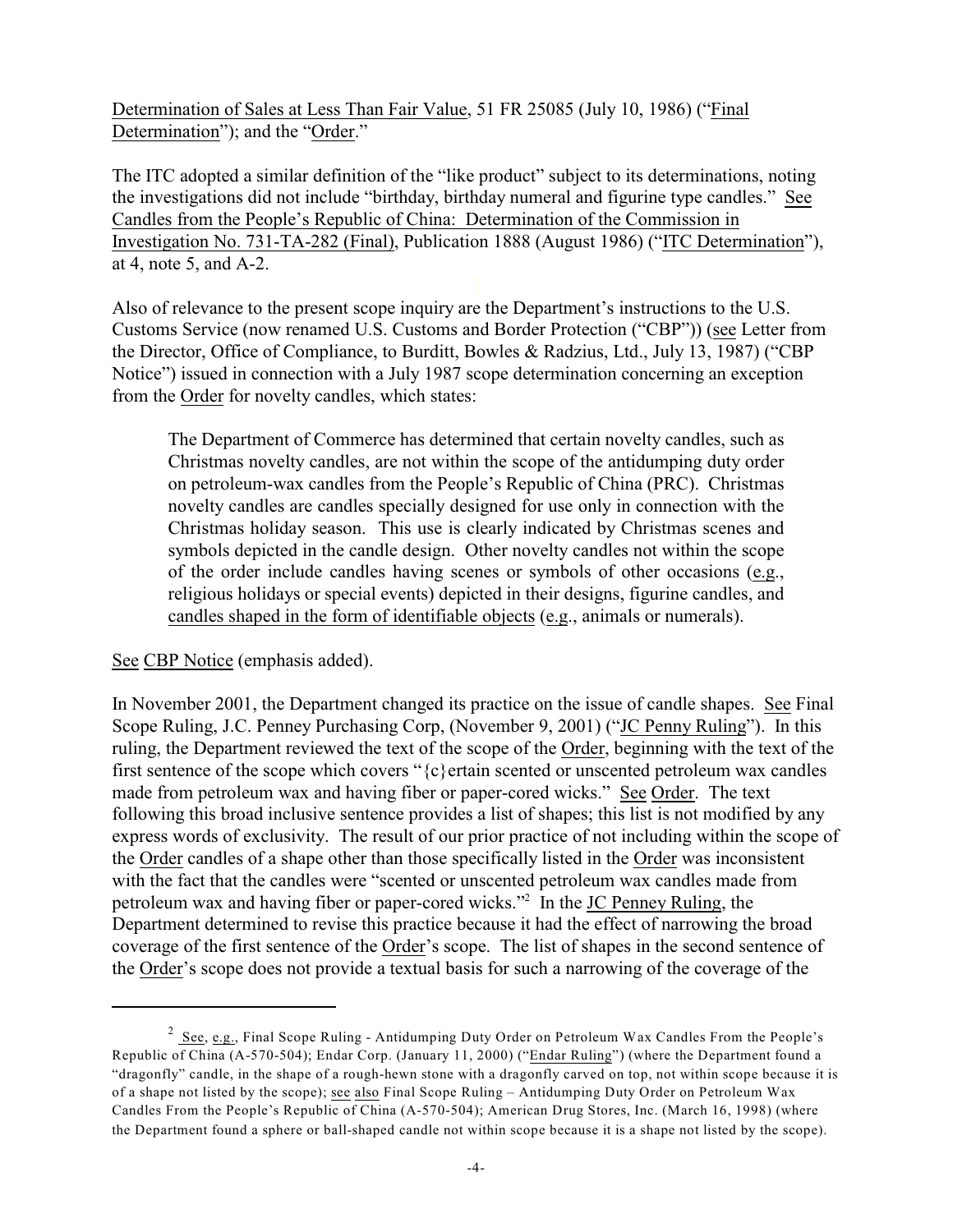first sentence of the Order's scope. Accordingly, to give full effect to the first sentence of the inclusive language of the scope, the Department now will normally evaluate whether candles of a shape not listed by the inclusive language of the Order's scope are scented or unscented petroleum wax candles made from petroleum wax and having fiber or paper-cored wicks.

This approach of evaluating such candles in light of the entire text of the Order's scope is in keeping with the opinion of the Court of International Trade ("CIT"), noting that a better approach in scope rulings is to avoid subjective issues of intent and, instead, to look to the petition's language to determine whether the class or kind of merchandise at issue was expressly included. Duferco Steel, Inc. v. United States, 146 F. Supp. 2d 913 (May 29, 2001) ("Duferco Steel"). Such an approach is a departure from past CIT precedent that required the Department to give ample deference to the petitioner's intent when examining a petition's description of the subject merchandise. See, e.g., Torrington Co. v. United States, 995 F. Supp. 117, 121 (CIT 1998).

Although the specific scope decision in Duferco Steel has been overturned by the United States Court of Appeals of the Federal Circuit ("Federal Circuit") in Duferco Steel, Inc. v. United States, 296 F.3d 1087 (Fed. Cir. 2002) ("Duferco Steel II"), we do not believe that the Federal Circuit's decision undermines the Department's decision in the JC Penney Ruling. The plain language of the scope of the Order clearly states "{c}ertain scented or unscented petroleum wax candles made from petroleum wax and having fiber or paper-cored wicks . . . sold in the following shapes: tapers, spirals, and straight-sided dinner candles; rounds, columns, pillars, votives; and various wax-filled containers" are included within the scope of the Order. Thus, the Order offers a descriptive list of the shapes of candles included within the Order but, as the courts have recognized, there is no requirement that every product covered must be identified in the scope. More specifically, the Federal Circuit has stated "the petitions that led to the issuance of the order did not need to specifically identify the {product} in order to cover [it]; our precedent, to say nothing of the regulations, makes clear that neither a petition nor an antidumping or countervailing duty order requires that level of specificity."<sup>3</sup> The Federal Circuit further stated "{a}s a matter of law, a petition need not list the entire universe of products . . . in order {for the petition} to cover those products."<sup>4</sup> Thus, as applied to this Order, there is no requirement, nor is it possible, for the shapes of all of the candles to be listed.<sup>5</sup> In fact, if the list were exhaustive, there would have been no need for the Department to determine whether any other candle that was not explicitly listed as a shape in the scope of the Order is subject to the Order. However, the Department did render the narrowly constructed novelty candle exception, leaving all other petroleum wax candles from the PRC covered by the Order.

If the Department determines the candle is made from petroleum wax and has a fiber or papercored wick, but the candle possesses characteristics set out in the CBP Notice, it will not fall

 $4$  Id.

 $3$  Novosteel SA v. United States, 284 F.3d 1261, 1264 (Fed. Cir. 2002).

<sup>&</sup>lt;sup>5</sup> See Petroleum Wax Candles from China, USITC Pub. No. 3226 Investigation No. 731-TA-282 (Review) (August 1999), at 18 ("Candles come in a wide variety of shapes and sizes. Major U.S. candle manufacturers reportedly will offer 1,000 to 2,000 varieties of candles in their product lines.").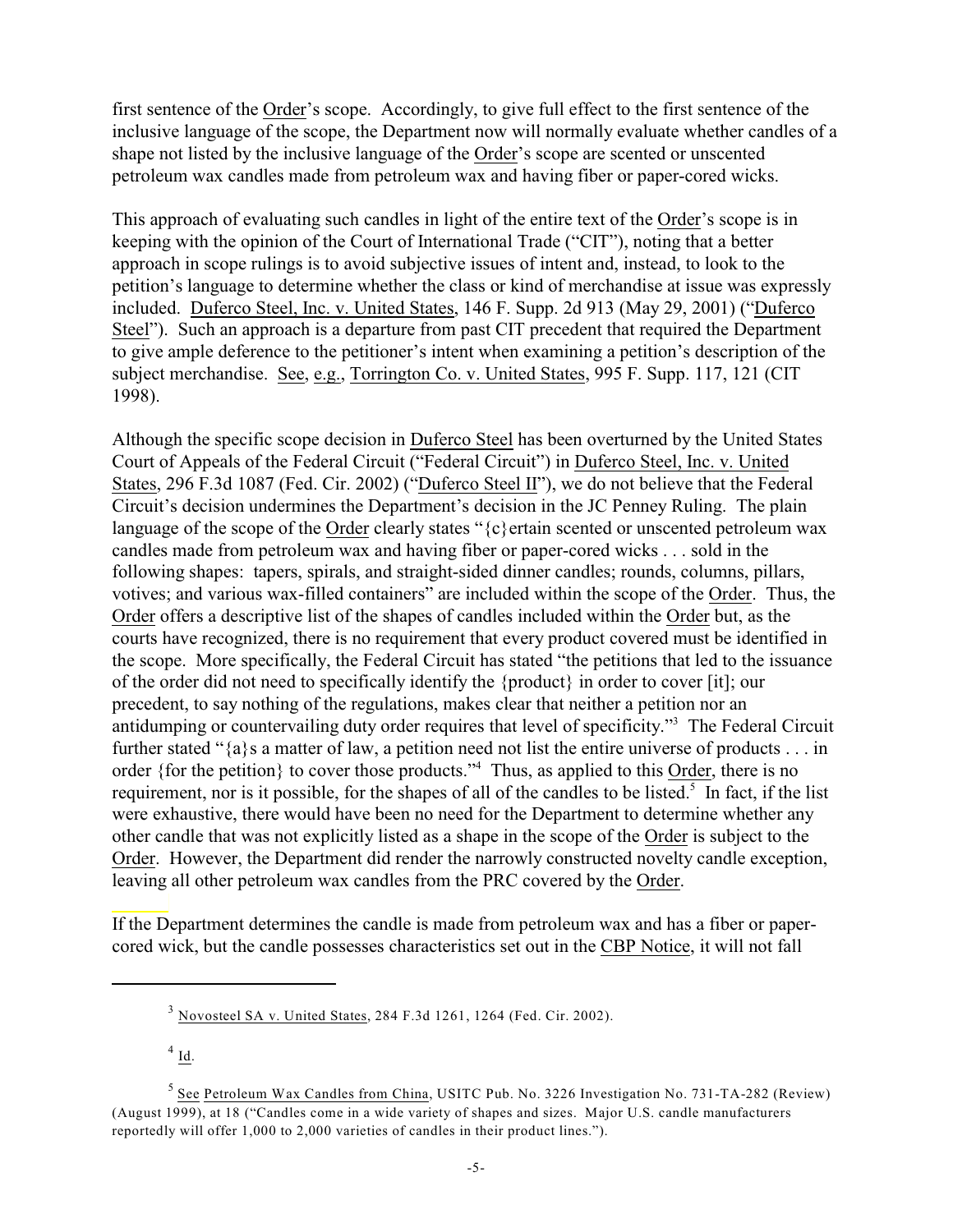within the scope of the Order. In order for a candle to qualify for this exception, the characteristic which is claimed to render it a novelty candle (i.e., the shape of an identifiable object or a holiday-specific design) should be easily recognizable in order for the candle to merit not being included within the scope of the Order. Specifically, among other determining factors, the Department will examine whether the characteristic is identifiable from most angles and whether or not it is minimally decorative, e.g., small and/or singularly placed on the candle. If the identifiable object or holiday-specific design is not identifiable from most angles, or if the design or characteristic is minimally decorative, the Department may determine that the candle is included within the scope of the Order. See JC Penney Ruling; Final Scope Ruling – Antidumping Duty Order on Petroleum Wax Candles From the People's Republic of China (A-570-504); San Francisco Candle Co. (Feb. 12, 2001); and Endar Ruling. If a candle does not possess the characteristics set out in the July 1987 novelty candle exception, and it is a scented or unscented candle having a fiber or paper-cored wick, the Department will determine that the candle is within the scope of the Order.

## **Analysis of Meijer's Candles**

## **"Bats," "Pumpkins," and "Ghosts" Candles**

Meijer cites to the Department's Meijer 1999 Scope Ruling arguing that the Department previously determined that Halloween figurine candles (stacked Jack-O-Lantern pumpkins, a witch, and a ghost/pumpkin combination) were outside the scope of the order. The Department notes that in that determination, it stated that while it could be argued that the Halloween Figurine candles are shapes within the scope of the order, other characteristics bring these candles outside the scope. See Meijer 1999 Scope Ruling.

In the instant request, the "Bats," "Pumpkins," and "Ghosts" candles do not posses sufficient details to characterize them as identifiable objects when viewed from multiple angles. The "Pumpkins" candles, when viewed from the rear or sides, are simply orange spheres, a candle shape previously found to be included within the scope of the order. See, e.g., Final Scope Ruling - Avon Products, Inc. at 7, n. 2 (April 8, 2002) ("We would not consider a ball or sphere shape to be an identifiable object eligible for exclusion from the Order within the standards set forth in the July 1987 novelty candle exception"). Similarly, the "Ghosts"candle is only identifiable as a ghost when viewed from the front. From the sides, the candle presents only the appearance of a white conical/rounded form. The "Bats" candles are not identifiable from any angle.

### **"Dracula," "Mummy," and "Skeleton" Candles**

These candles are recognizable as Dracula, a Mummy and a Skeleton from multiple angles (i.e., the top, sides and bottom), and the appearance is consistent with that of Dracula (human figurine with dark cape and raised collar), Mummy (human-shaped body wrapped in cloth) and Skeleton (having textured bone detail throughout the surface of the candle). The Department finds that these candles are recognizable as identifiable objects from multiple angles and therefore qualify not to be included within the scope of the order pursuant to the novelty candle exception.